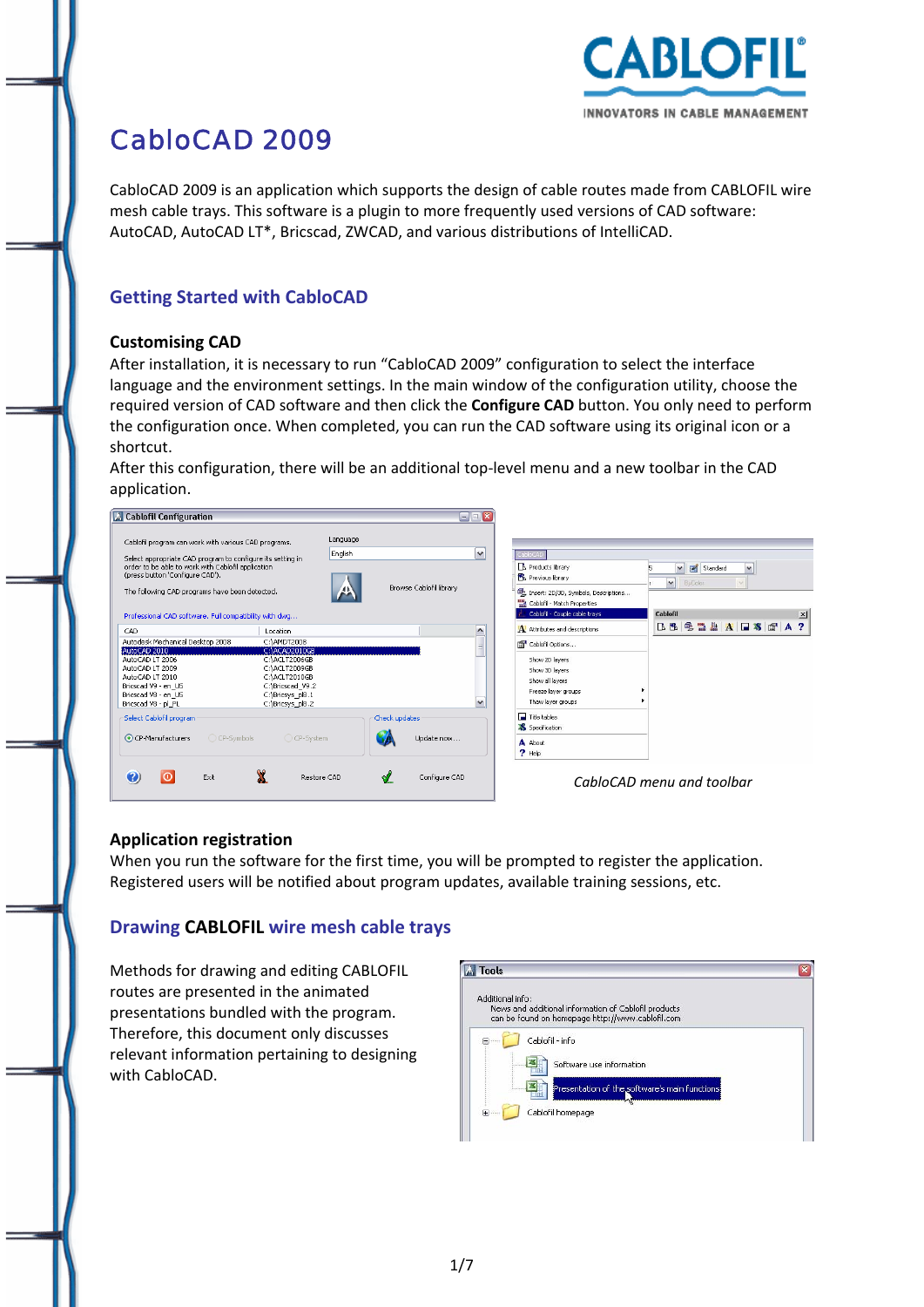

# **Application overview**

### **Option – units**

When you begin your work, you need to select the required unit of measurement used in the design process. Architectural designs are most often created in centimetres; therefore, when designing on the basis of building structures, you need to measure the component in order to determine the unit to be used. After determining the unit of measure, you need to run the **CABLOFIL Options…**command and choose the required unit (mm, cm or m).

#### **Drawing scale**

All designs must be made in **model space** with a scale ratio of 1:1 in the selected unit of measurement (mm, cm, m). The final drawing scale should be determined only when printing or composing printouts in sheets (in paper space). The scale must be input in some commands. The scale is most often used to determine the size of descriptions, sizes of frames and tables, etc.

#### **Layers – tray material**

During the design process, it is possible to define the fabrication material of CABLOFIL wire mesh cable trays. The CabloCAD software places trays made of different materials on different layers. For example, layer **2DE\_OBP\_CblfEZ** is used for electroplated CABLOFIL trays (EZ), the **2DE\_OBP\_Cblf316L** layer is used for stainless steel trays (316L).

The material and other tray parameters can be changed with the *CABLOFIL – Match properties* command.

To avoid incorrect assignment of tray materials, **it is not** recommended to change the tray layers with the standard options of AutoCAD/IntelliCAD software.

| <b>A</b> Match properties | ×                                                 |
|---------------------------|---------------------------------------------------|
| CF 30/50                  |                                                   |
| Apply to:                 |                                                   |
| <b>▽</b> Material         | EZ Electrozinc                                    |
| <b>▽</b> Couplers         | <b>EZ Electrozinc</b><br>GC Hot dip galvanisation |
| Mountings                 | 304L Stainless steel<br>316L Stainless steel      |
| $\triangledown$ Span [m]  | 2.00<br>$\checkmark$                              |
|                           |                                                   |
|                           |                                                   |
| Cancel                    | OK                                                |
|                           |                                                   |

#### NOTE:

When creating component sets, CABLOFIL checks layer names and takes into account **only** those components which are in layers starting with **2DE\_OBP\_Cblf**. For this reason, you should not rename the tray layers.

An exception to this rule can be made, for example, when it is required to add another layer in red for a fire safety system or other special system; for example the **2DE\_OBP\_CblfEZ\_ppoz** layer can be used in fire safety systems for electroplated trays. In such cases, the CABLOFIL materials bill will include the layer name instead of the material name.

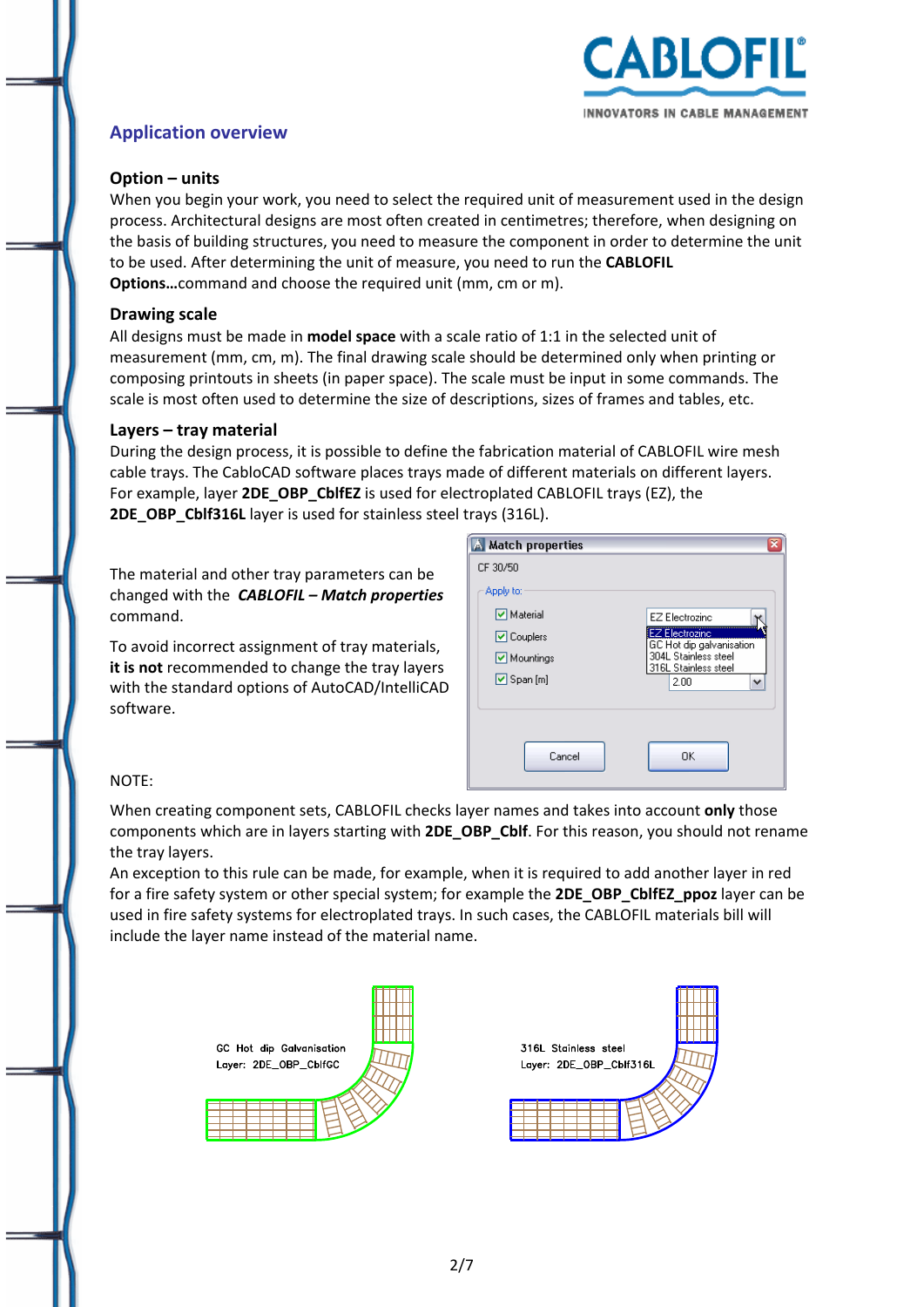

INNOVATORS IN CABLE MANAGEMENT

#### **Attributes ‐ data on tray couplers and mounting pieces**

In CabloCAD you can select couplers and the required span between supports. This data is used to calculate the quantity of accessories necessary for the installation of the designed systems.

| Parameters             |                       |  |
|------------------------|-----------------------|--|
| Material               | <b>EZ Electrozinc</b> |  |
| Couplers               | <b>AUTOCLIC</b>       |  |
| Mountings              | CM50XL                |  |
| Mountings distance [m] | 2.00                  |  |

Data on connecting pieces and mountings is stored in each object in invisible attributes *(COUPLERS and MOUNTINGS respectively)*.

Use the *(CABLOFIL – Match properties) command* to select the right accessories for the selected trays.

#### **NOTE:**

In AutoCAD/IntelliCAD there are commands available for changing attribute values. For CABLOFIL trays, you **should not** edit the COUPLERS and MOUNTINGS attributes manually. This could cause errors in bills of materials.

## **Main categories of CabloCAD objects**

**Wire mesh cable trays (top or side view)** – basic objects used in drawing plans.

You can draw single trays or automatically draw tray lines with automatic insertion of bends (or without bends). Reducers and T‐connections are also available.

These jobs are automatically attached to trays (using the one‐click method).

Convenient editing of trays with automatic insertion of bends or T‐connections is available with the *CABLOFIL ‐ couple cable trays* command.



**Diagrams of mounting pieces** – this category contains diagrams representing the tray mounting method. Mounting piece diagrams are used only as graphical supplementary information. Therefore, mounting piece symbols are not used in the creation of bills of materials.

For automatic insertion of diagrams of mounting pieces, you can use the *Insert: 2D/3D, Symbols, Descriptions…*.

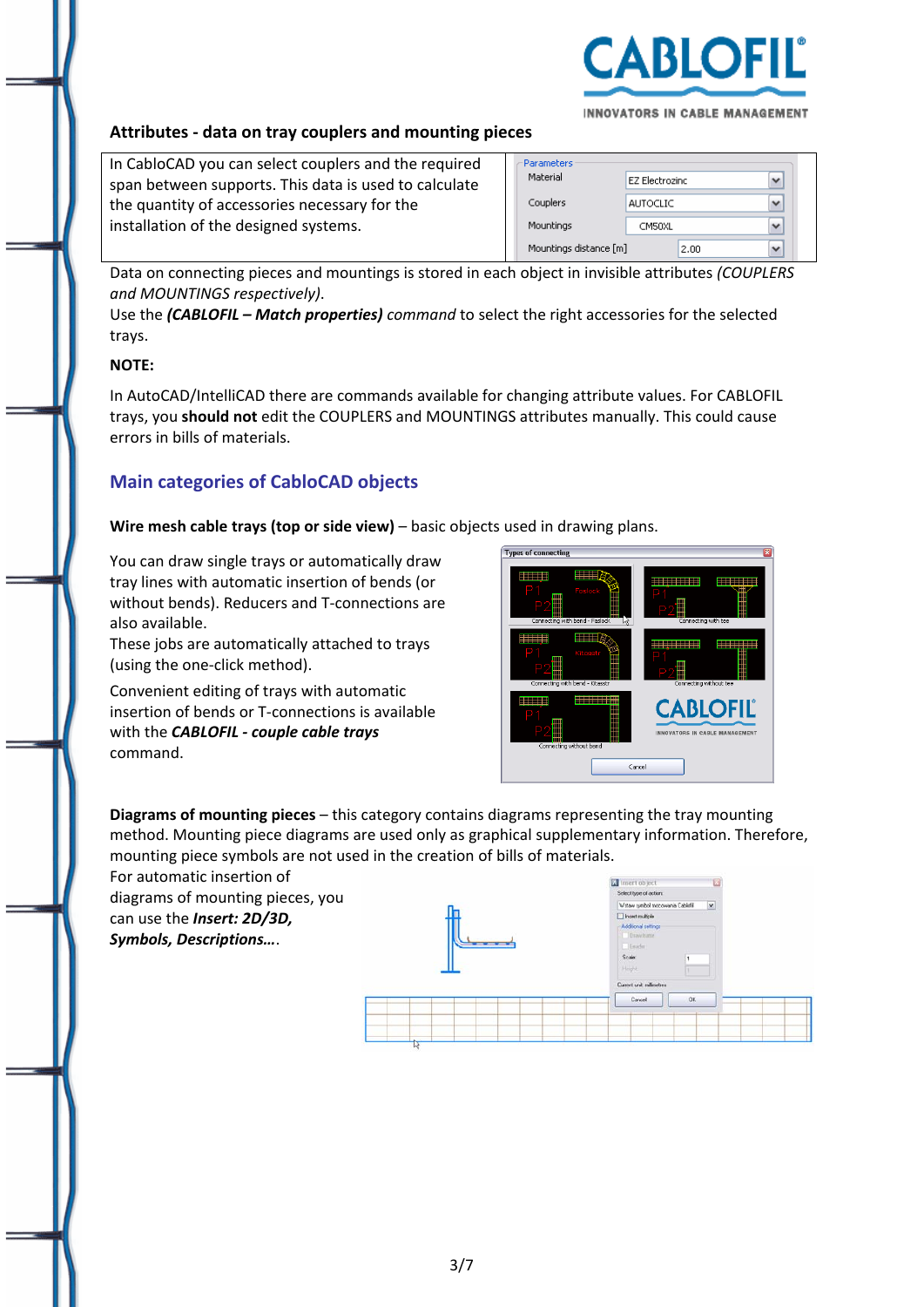

INNOVATORS IN CABLE MANAGEMENT

**Accessories** – this category contains additional components, i.e. handles, fire retardant baffles, etc. Components inserted in the design will be taken into account when creating bills of materials. Some components, such as clamps, handles, etc., are too small to show in views. In CabloCAD, instead of inserting a defined quantity of 'minor' objects into the design, you can insert a table of additional components. Components with a specified quantity will be taken into account in the bills of materials.

To edit additional components, you can use AutoCAD/IntelliCAD commands for editing attributes or the *Attributes and descriptions* command in CabloCAD.

| ⊫ | 16<br>Я<br>-BL.<br>⊢      | ∽ |
|---|---------------------------|---|
|   | SCM                       |   |
|   | <b>ILEE OL IID</b><br>GRI |   |

**Connecting pieces catalogue** – In designs created with CabloCAD, data about connecting pieces is taken into account when drawing trays. Therefore, it is not necessary to insert connecting pieces into the design as graphical objects. In the connecting pieces catalogue, you can only view technical information about CABLOFIL connecting pieces.

#### **Complex structures**

In actual systems, it is very often necessary to run trays in a multi-tier arrangement. Sometimes such structures can be comprised of many trays mounted to the ceiling, walls, etc. It is very difficult to present such structures in views, as many overlapping trays make the design very difficult to read. In CabloCAD this problem was resolved with 'complex structures'. In this case, instead of drawing many superimposed trays, you can draw a route along which the trays will run and a diagram showing the arrangement of trays and mounting pieces in the route.



#### **The complex structure diagram must contain:**

- 1. 'Structure designation symbol' the designation must be unique (e.g. C01, A15, etc.). In one design, you cannot define several complex structures with the same designation (identifier).
- 2. 'Mounting pieces' a diagram comprised of special mounting piece symbols. When inserting mounting pieces, diagrams determine the spacing of mounting pieces and the structure (e.g. C01, A15…).
- 3. 'Tray sections' when inserting mounting piece symbols, please determine the type of connecting pieces, by means of which the trays are connected, and structure designations (e.g. C01, A15…).

**Tray route** – when drawing the tray, specify the total width and height occupied by all trays in the route.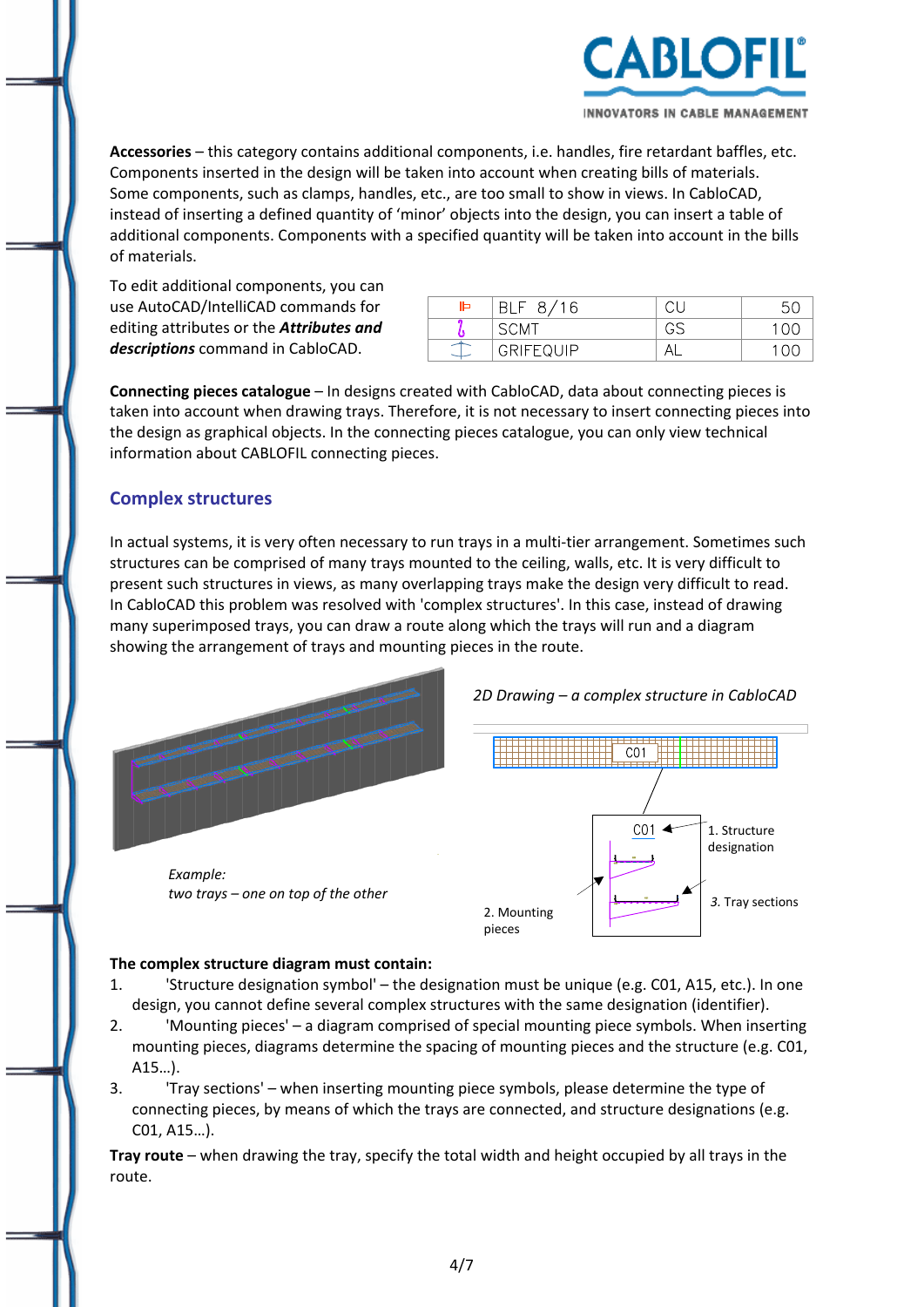

#### Comments:

- A complex structure (e.g. C01) includes all components with a particular identifier (e.g. C01). Therefore, for the purposes of visual inspection, the identifier is visible in symbols of mounting pieces tray cross sections. The ID is placed in a non‐printable layer; therefore, it is visible only on the screen.
- In one definition of a complex structure (i.e. in one structure), you should avoid mixing components with different IDs. When copying components between structures, **the identifiers** (i.e. symbol attributes) must be adjusted.
- In actual designs, it is very often necessary to define several complex structures. In this case, it is recommended to place all diagrams in one area of the design (i.e. next to the legend or the design table).
- You cannot define several identical complex structures in a single design. This can lead to errors in creating bills of materials (duplicate components in the drawing can duplicate the number of trays and accessories in bills of materials).
- If it is necessary to copy diagrams of complex structures, all copies must be 'broken down' or they must have 'cleared identifiers' (empty designation attribute). Such copies will not be taken into account in bills of materials.



# **Creating bills of materials**

For CABLOFIL trays and accessories, the following types of bills of materials are available:

• *CABLOFIL Trays – tender schedule* This bill of materials includes trays, connecting pieces and mounting pieces. The program offers straight trays, bends, T‐connections and reducers. All these components are actually made of trays; therefore, when bills of materials are created, instead of bends, T‐ connections and adapters, the program outputs trays with the lengths necessary to make the components. The total length of trays is rounded up to the unit length (3 m). The number of mounting pieces is calculated taking into account the spacing of mounting pieces and the total length of trays. The number of connecting pieces and the total length of trays.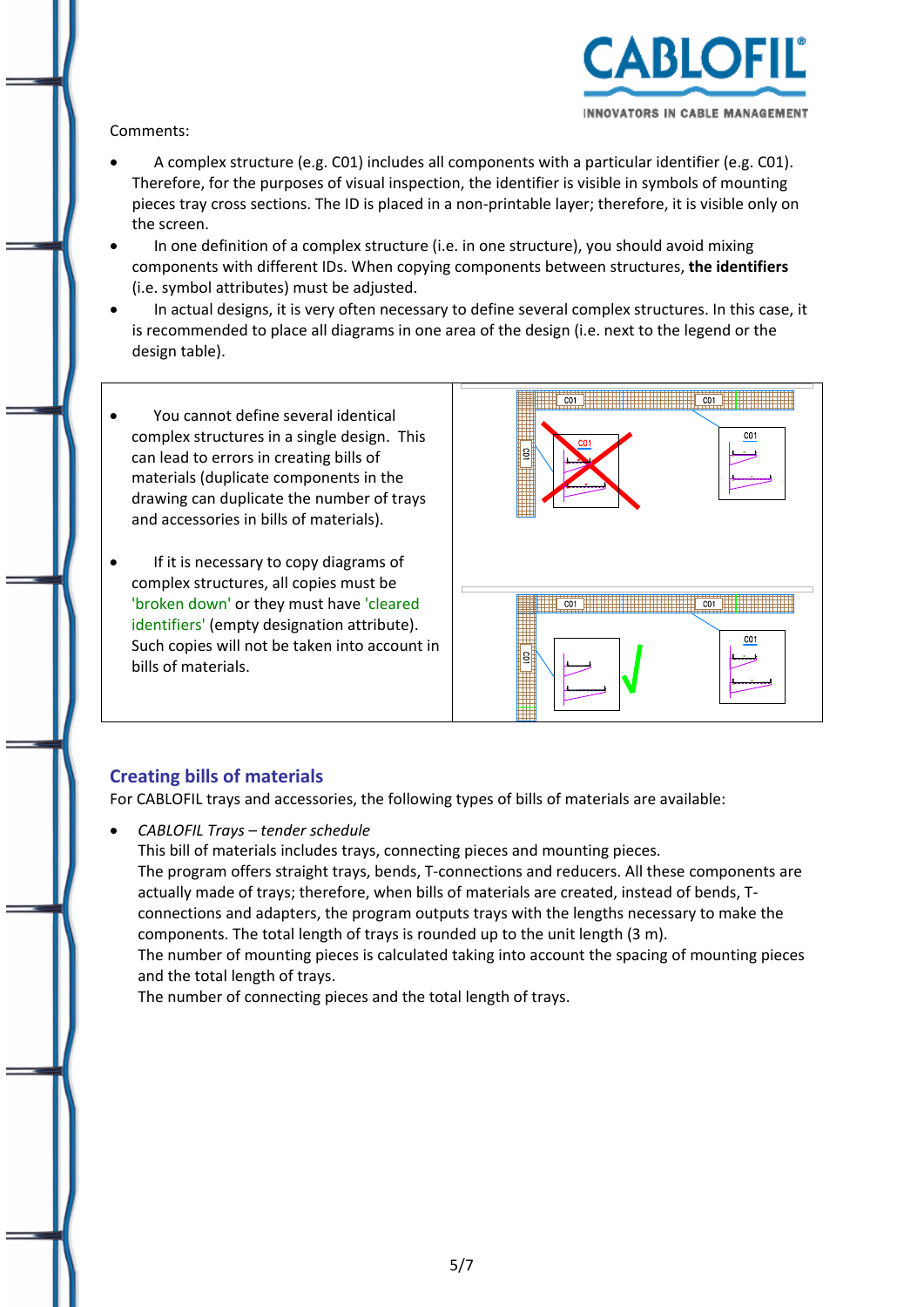

The bills of materials also include typical accessories.

|                   | Data printing from current drawing                                  |                                           |                       |           | $\boxed{0}$ X<br>۰ |
|-------------------|---------------------------------------------------------------------|-------------------------------------------|-----------------------|-----------|--------------------|
|                   | You can sort data and specify width of columns<br>Title Report data |                                           | Up                    | Down<br>x | Remove             |
| Name              | Product-type                                                        | Material                                  | Order No.             | Sum.      |                    |
| CF 54/300         | Cable Trays                                                         | GC Hot dip Galvanisation                  | 000 103               | 3.00.     |                    |
| <b>CLMFAS</b>     | Accessories                                                         | DC zinc and aluminum protection           | 559 287               | 10        |                    |
| <b>FASLOCK XL</b> | Accessories                                                         | DC zinc and aluminum protection           | 558 327               | 25        |                    |
| <b>EDRN</b>       | Accessories                                                         | DC zinc and aluminum protection           | 558 247               | 50        |                    |
| <b>RCSN 500</b>   | Accessories                                                         | GC Hot dip Galvanisation                  | 013503                | 10        | Ξ                  |
| VHM 8x20          | Accessories                                                         | EZ Electrozinc                            | 801 321               | 100       |                    |
| CF 54/300         | Cable Trays                                                         | 316L Stainless steel                      | 000 104               | 3.00.     |                    |
| <b>CLMFAS</b>     | Accessories                                                         | 316L Stainless steel                      | 559 284               | 10        |                    |
| <b>FASLOCK XL</b> | Accessories                                                         | 316L Stainless steel                      | 558 324               | 25        |                    |
| <b>EDRN</b>       | Accessories                                                         | 316L Stainless steel                      | 558 244               | 50        |                    |
| <b>RCSN 500</b>   | Accessories                                                         | 316L Stainless steel                      | contact us            | 10        |                    |
| <b>VHM 8x20</b>   | Accessories                                                         | 316L Stainless steel                      | 801 324               | 100       |                    |
| * BTRCC 6x20      | Additionals                                                         | DC zinc and aluminum protection           | 801 017               | 100       | v                  |
| Help              | <b>CONTRACT</b><br>User data                                        | -----<br>$\sim$ $\cdot$<br>Cancel<br>Draw | rro ooo<br>Csv export | ٠         | Print              |

| <b>E</b> Podgląd    |                           |              | Ľ.                              |           |              |                              | $E = x$ |
|---------------------|---------------------------|--------------|---------------------------------|-----------|--------------|------------------------------|---------|
| $V$ / 111           | 200% × A A ti 国 画 画 图 面 图 |              |                                 |           |              |                              |         |
| 6567                | Cablofil                  |              | Report data                     |           |              |                              | b.      |
|                     | Name                      | Product-type | Material                        | Order No. | Sum          |                              |         |
|                     | CF 54/400                 | Cable Trays  | EZ Electrozinc                  | 000 201   | $63.00 \, m$ |                              |         |
|                     | CEFAS                     | Accessories  | GS Continuous galvanisation     | 550 410   |              | 50 pcs. (1 pack.)            |         |
|                     | FTX                       | Accessories  | GS Continuous galvanisation     | 586 180   |              | 100 pcs. (4 pack.)           |         |
|                     | <b>AUTOCLIC</b>           | Accessories  | GS Continuous galvanisation     | 558 280   |              | $50$ $\rceil$ pcs. (1 pack.) |         |
|                     | EDRN                      | Accessories  | EZ Electrozinc                  | 550 241   |              | 50 pcs. (1 pack.)            |         |
|                     | CF 54/400                 | Cable Trays  | GC Hot dip Galvanisation        | 000 203   | $12.00$ m    |                              |         |
|                     | CEFAS                     | Accessories  | DC zinc and aluminum protection | 558 417   |              | 50 pcs. (1 pack.)            |         |
|                     | FTX                       | Accessories  | DC zinc and aluminum protection | 586 183   |              | 25 pcs. (1 pack.)            |         |
|                     | EDRN                      | Accessories  | DC zinc and aluminum protection | 558 247   |              | $50$ $ pcs.$ (1 pack.)       |         |
|                     | * DTRCC 6x20              | Additionals  | <b>EZ Electrozinc</b>           | 001 011   |              | 100 pcs. (1 pack.)           |         |
|                     | * ED 275                  | Additionals  | EZ Electrozinc                  | 558 221   |              | 6 pcs.                       |         |
|                     | $^{\circ}$ CE 40          | Additionals  | EZ Electrozinc                  | 558 051   |              | 25 pcs. (1 pack.)            |         |
|                     | * BTRCC 6x20              | Additionals  | DC zinc and aluminum protection | 801 017   |              | 100 pcs. (1 pack.)           |         |
|                     | * ED 275                  | Additionals  | GC Hot dip Galvanisation        | 558 223   |              | 1 pcs.                       |         |
|                     | * CE 40                   | Additionals  | DC zinc and aluminum protection | 558 053   |              | 25 pcs. (1 pack.)            |         |
|                     | * COUPFILGM               | Additionals  |                                 | 559 507   |              | 1 pcs.                       |         |
|                     |                           |              |                                 |           |              |                              |         |
| Strona 1 z 1 (200%) |                           |              |                                 |           |              |                              | $\sim$  |